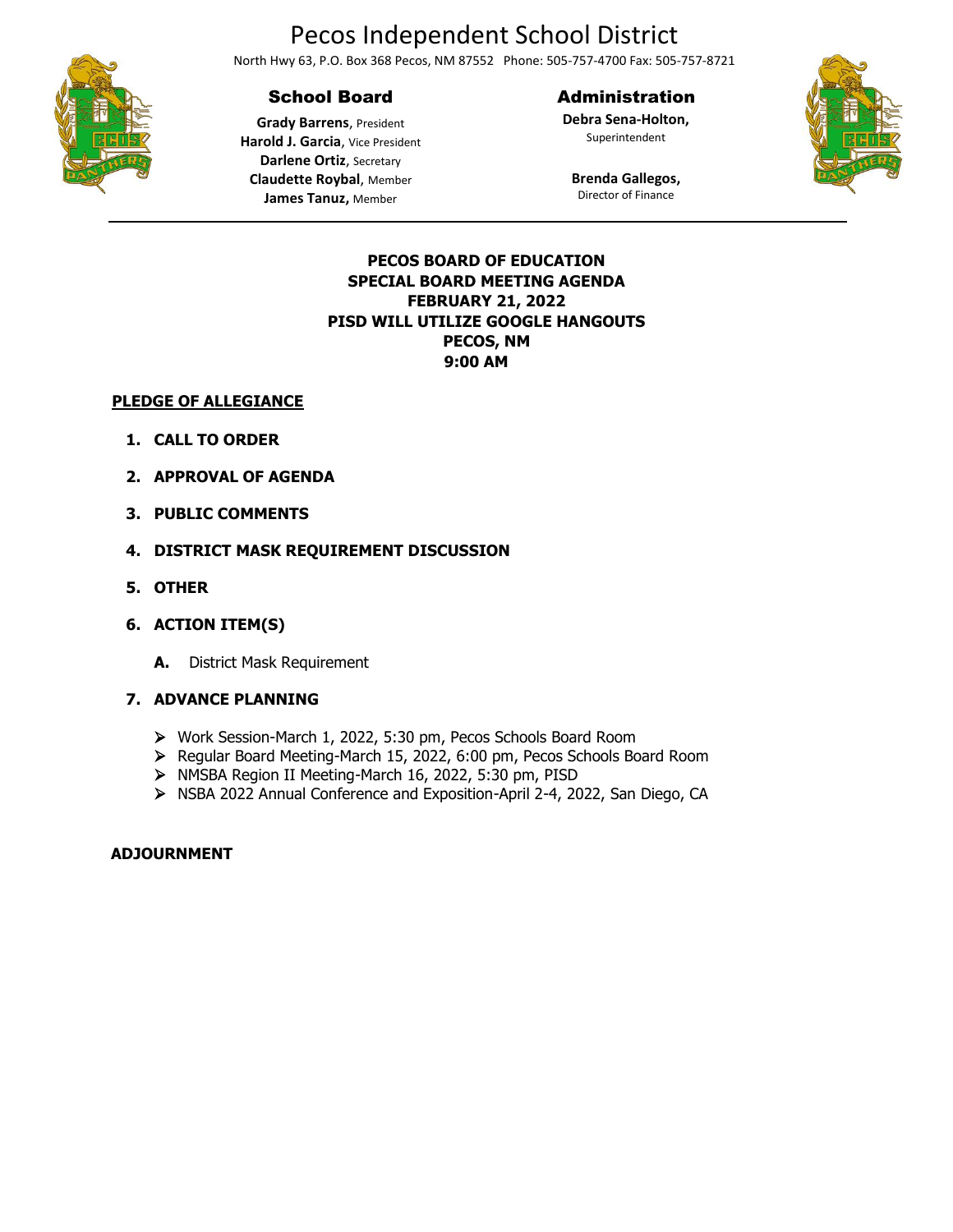## INDEX

## MINUTES

## SPECIAL MEETING PECOS BOARD OF EDUCATION PECOS INDEPENDENT SCHOOL DISTRICT

GOOGLE HANGOUTS PECOS, NEW MEXICO FEBRUARY 21, 2022 9:00 A.M.

|                                            | $\overline{1}$ |
|--------------------------------------------|----------------|
|                                            | $\overline{1}$ |
|                                            | 2              |
|                                            |                |
|                                            | 3              |
|                                            |                |
| $\triangleright$ District Mask Requirement |                |
|                                            | 3              |
|                                            | 3              |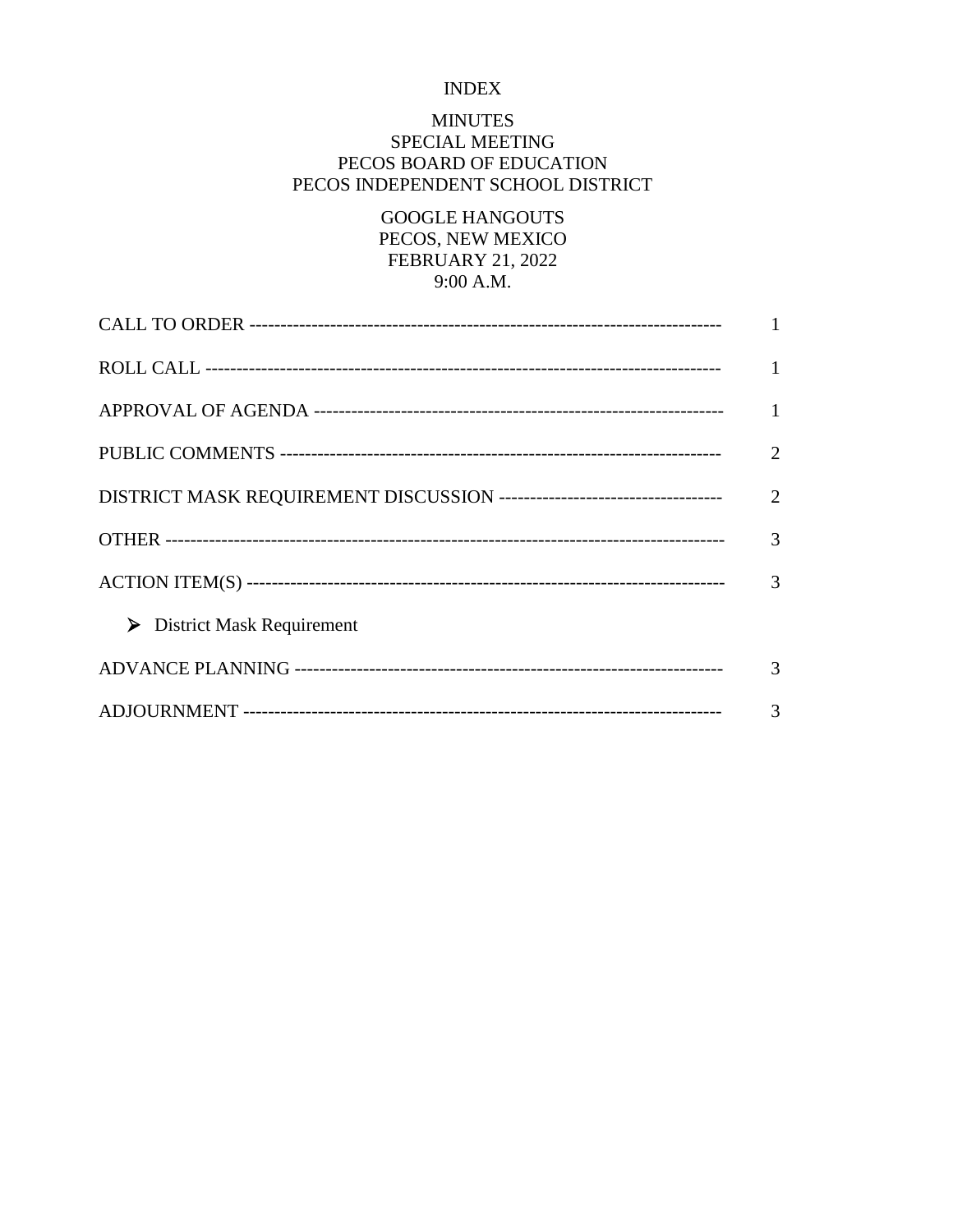#### **MINUTES**

**Special Meeting Pecos Board of Education Pecos Independent School District Pecos, New Mexico GOOGLE HANGOUTS Pecos, NM February 21, 2022 9:00 A.M.**

### **PLEDGE OF ALLEGIANCE**

## **CALL TO ORDER**

The Board President, Mr. Grady Barrens called the meeting to order @ 9:02 a.m.

#### **MEMBERS PRESENT**

Mr. Grady Barrens, Board President Mr. Harold J. Garcia, Board Vice President Ms. Darlene Ortiz, Board Secretary Ms. Claudette Roybal, Board Member Mr. James Tanuz, Board Member Ms. Debra Sena-Holton, Superintendent

#### **MEMBERS ABSENT**

None

### **OTHERS PRESENT**-via GOOGLE [Hangouts Meet/](https://meet.google.com/aox-kzjr-xbn?hs=122)[by phone](tel:+1-708-762-8061)

Brenda Gallegos Denisha Moodley Emily Ortiz Gloria Ruiz Pedro Vallejo Leslie Damon Melissa T. Valencia-Flores

## **APPROVAL OF AGENDA**

Based on Superintendent Sena-Holton's recommendation, Member Tanuz motioned to approve the agenda as presented, seconded by Member Roybal. Motion carried unanimously, 5-0.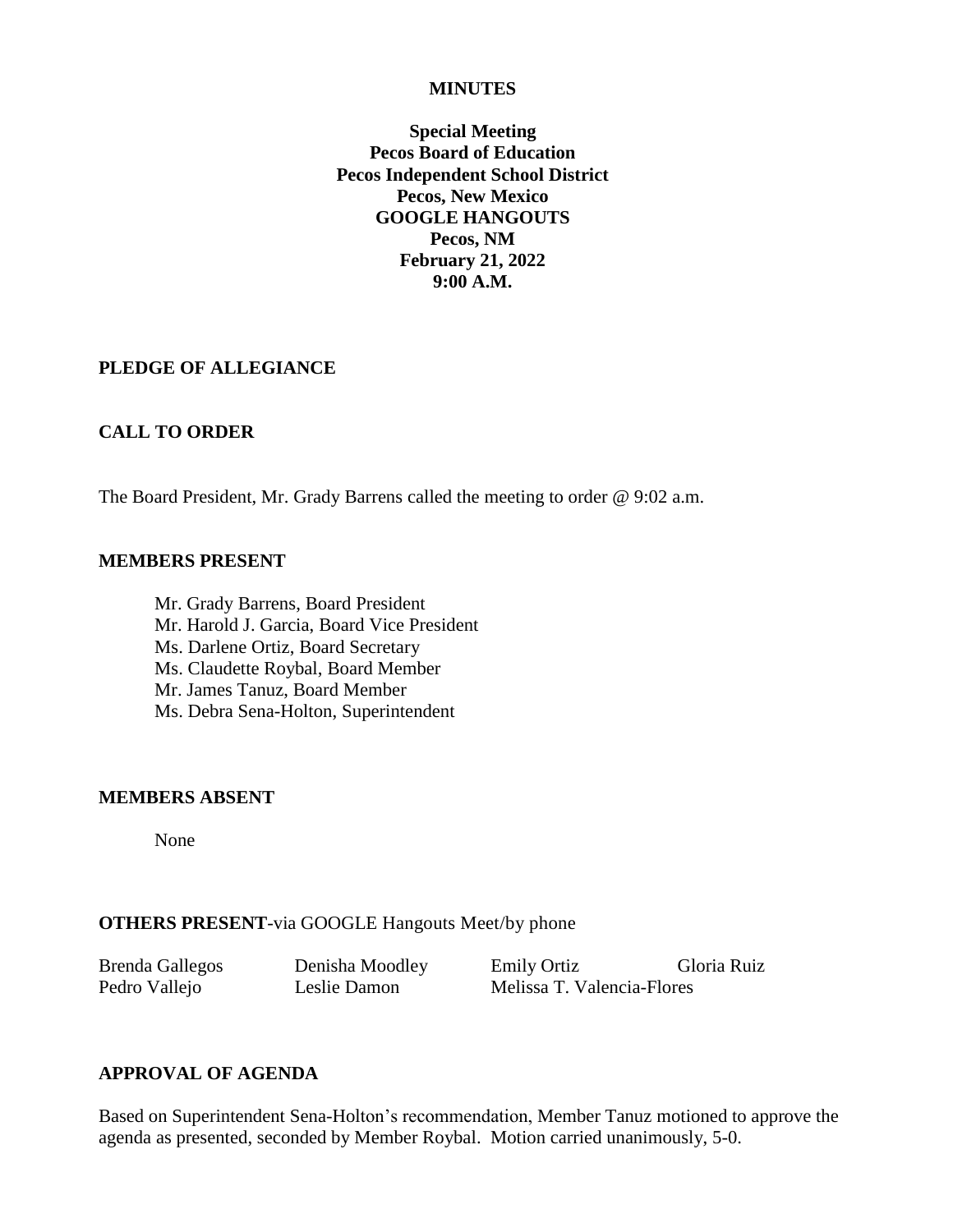**Special Board Meeting February 21, 2022 Page 2**

## **PUBLIC COMMENTS**

Ms. Gloria Ruiz, Parent voiced the opinion of her and her family; the family should have the option of whether or not they do want to continue wearing masks. She noted it would be great to see athletes competing without masks. She conveyed it's great for every family to have their own option and make their own decisions.

## **DISTRICT MASK REQUIREMENT DISCUSSION**

Superintendent Sena-Holton mentioned when the lifting of the mask came to be; a press conference announcement on Thursday, February 17, 2022. She informed the start of the school day on Friday was optional; decision was optional to parents and students to decide whether or not they wanted to wear a mask and reported over 80% of students and 95% of staff are still wearing masks. She provided an overview on the up-to-date positive cases. Superintendent Sena-Holton presented her recommendation; is that the option is given to parents and students to decide if they want to wear masks or not. She stated the option was given to coaches and conveyed student athletes decided on their own.

President Barrens reemphasized on the continuous surveillance testing. Superintendent Sena-Holton reviewed the onsite testing schedule and pointed out test kits are available on site.

President Barrens asked if protocols are still in place. Superintendent Sena-Holton informed NMPED has not issued a new toolkit and conveyed everything else remains in place. She commented on the anticipated increase in numbers. President Barrens expressed importance on communicating every single other protocol is in place, if the decision is made to make masks optional.

President Barrens inquired on any staff members concerns. Superintendent Sena-Holton informed of the only concerned voiced; inadequate ventilation in buses. She suggested optional wear for school buildings on campus and require mask wearing in buses.

President Barrens communicated his mind-set, conveying the mask optional is perhaps the best course and stated his trust that students and staff will continue to wear the mask if they are not comfortable, indicating that doesn't preclude anyone else from not wearing a mask, whether it'd be mask optional.

Member Tanuz supported the point of views presented and encouraged mask wearing as an extra precaution.

Secretary Ortiz voiced her support on the mask wearing encouragement and stated the mask option is a good choice.